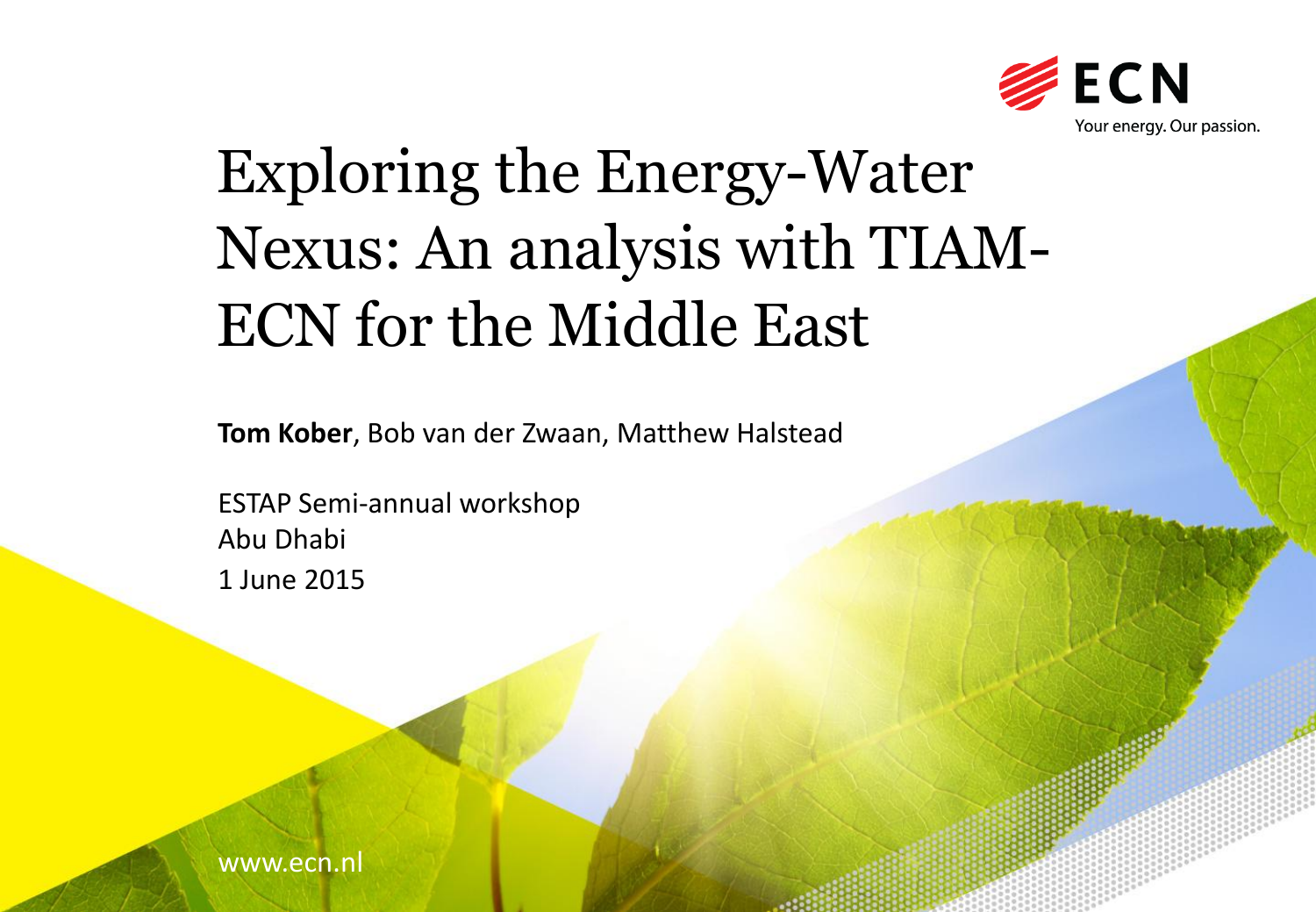

#### ECN report available



Halstead, M., T. Kober, B. van der Zwaan, *Understanding the Energy-Water Nexus*, ECN Report no. ECN-E-14-046, Sept. 2014, Petten, The Netherlands.

http://www.ecn.nl/publications/ECN-E--14-046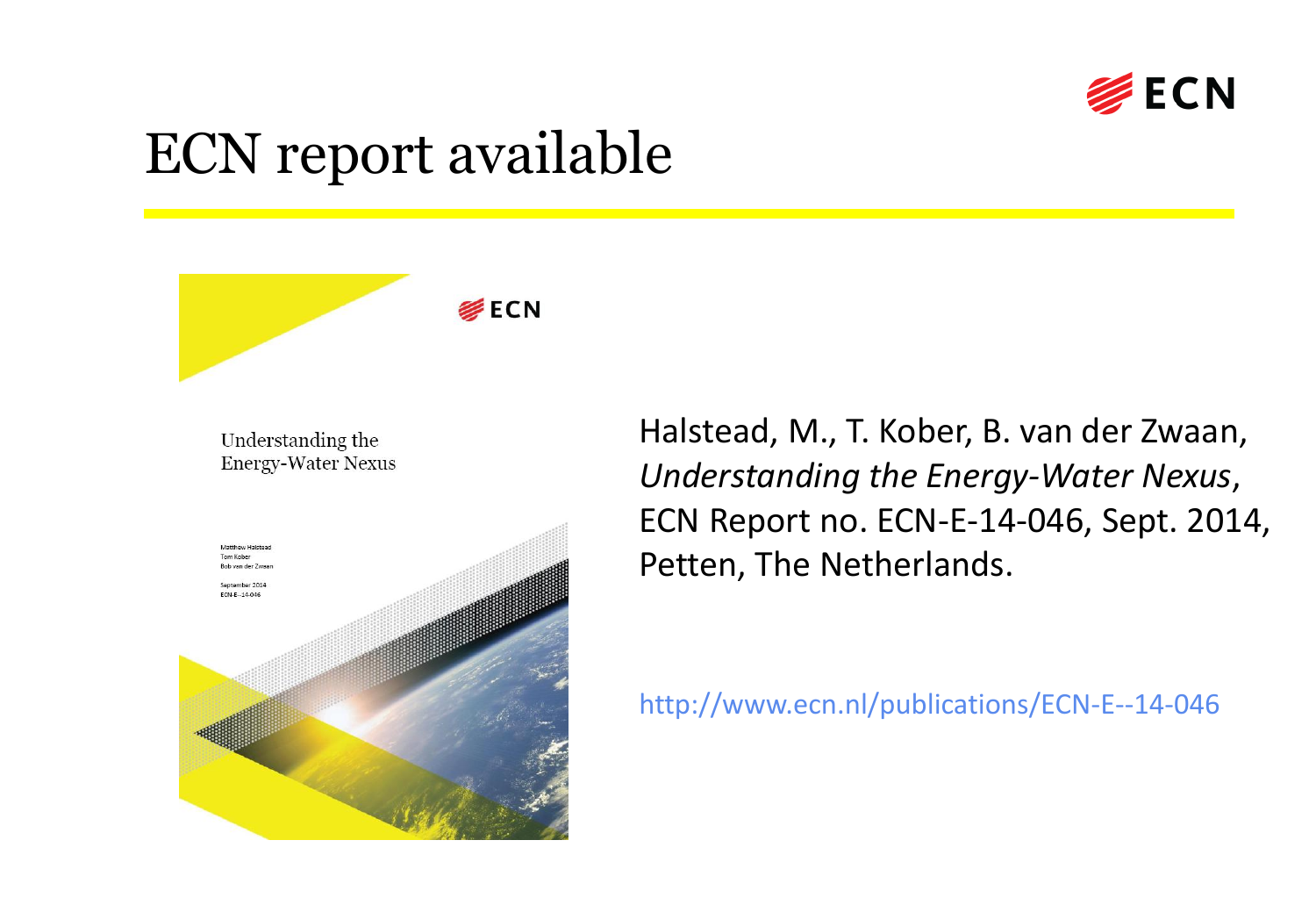

#### Preamble

- **Energy, water and food resource systems are fundamentally interrelated.**
- We need energy to produce essentially all forms of food and to treat and move water.
- We need water to cultivate food crops and to generate essentially any form of energy.
- We need food to support the world's growing population that both generates and relies on energy and water services.
- Land availability also constitutes an important element in each of these three resources, e.g. for crop production for food or energy purposes.
- This intricate and variable relationship is since recently referred to as the "Energy-Water-Food Nexus".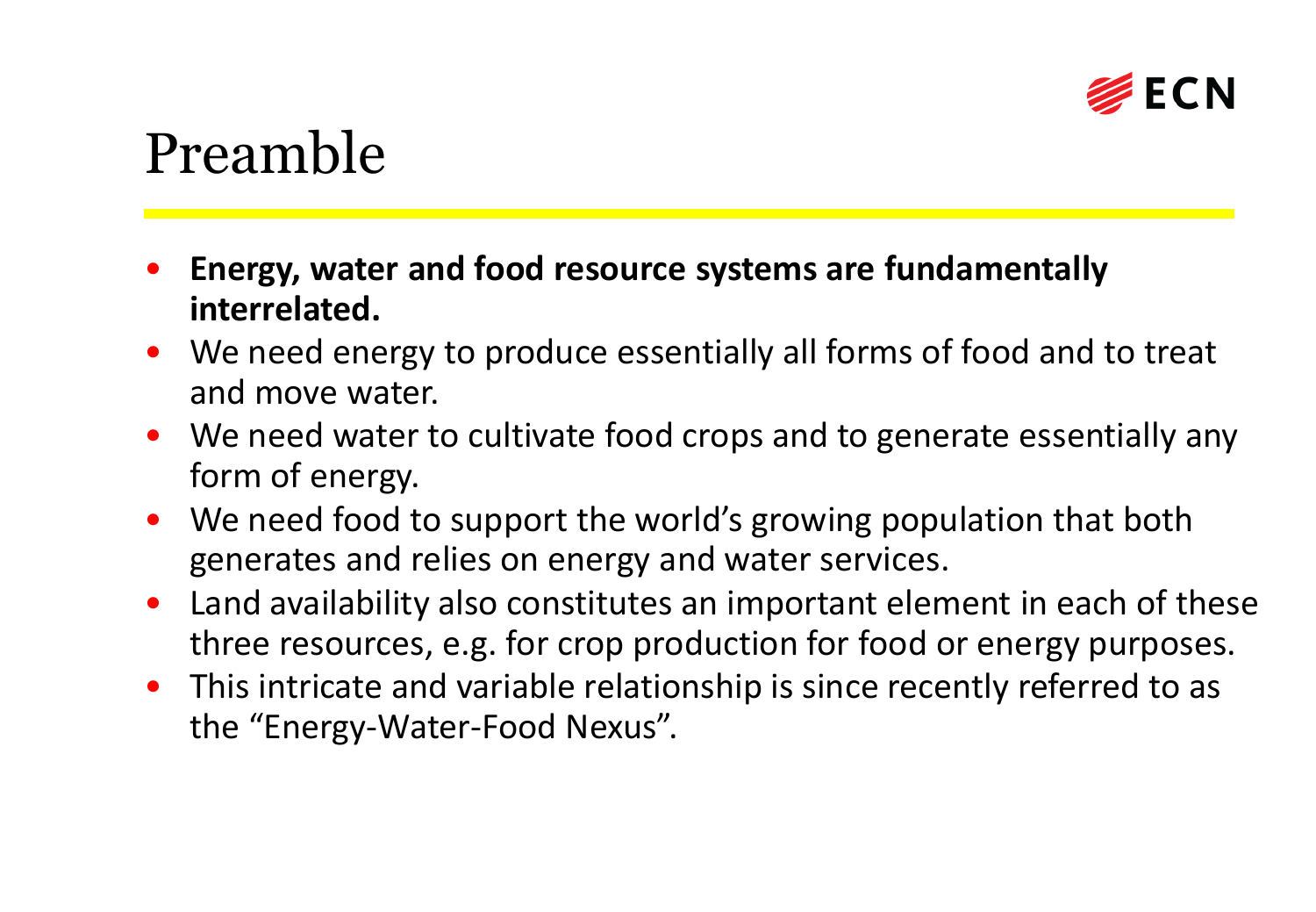

### Definitional issues

- 'Energy-Water Nexus' is a notion that is not clearly delimited, that is, different authors or analysts employ different system boundaries.
- This is e.g. evidenced by the fact that some people expand the concept to 'Energy-Water-Food Nexus' or 'Energy-Water-Food-Climate Nexus'.
- Moreover, 'The Nexus' is poorly defined, and interpretations abound on the type of concerns and challenges (plus opportunities) it covers.
- Also amongst policy makers a wide variety of meanings of 'The Nexus' exists, some of which are operational, but others are clearly not.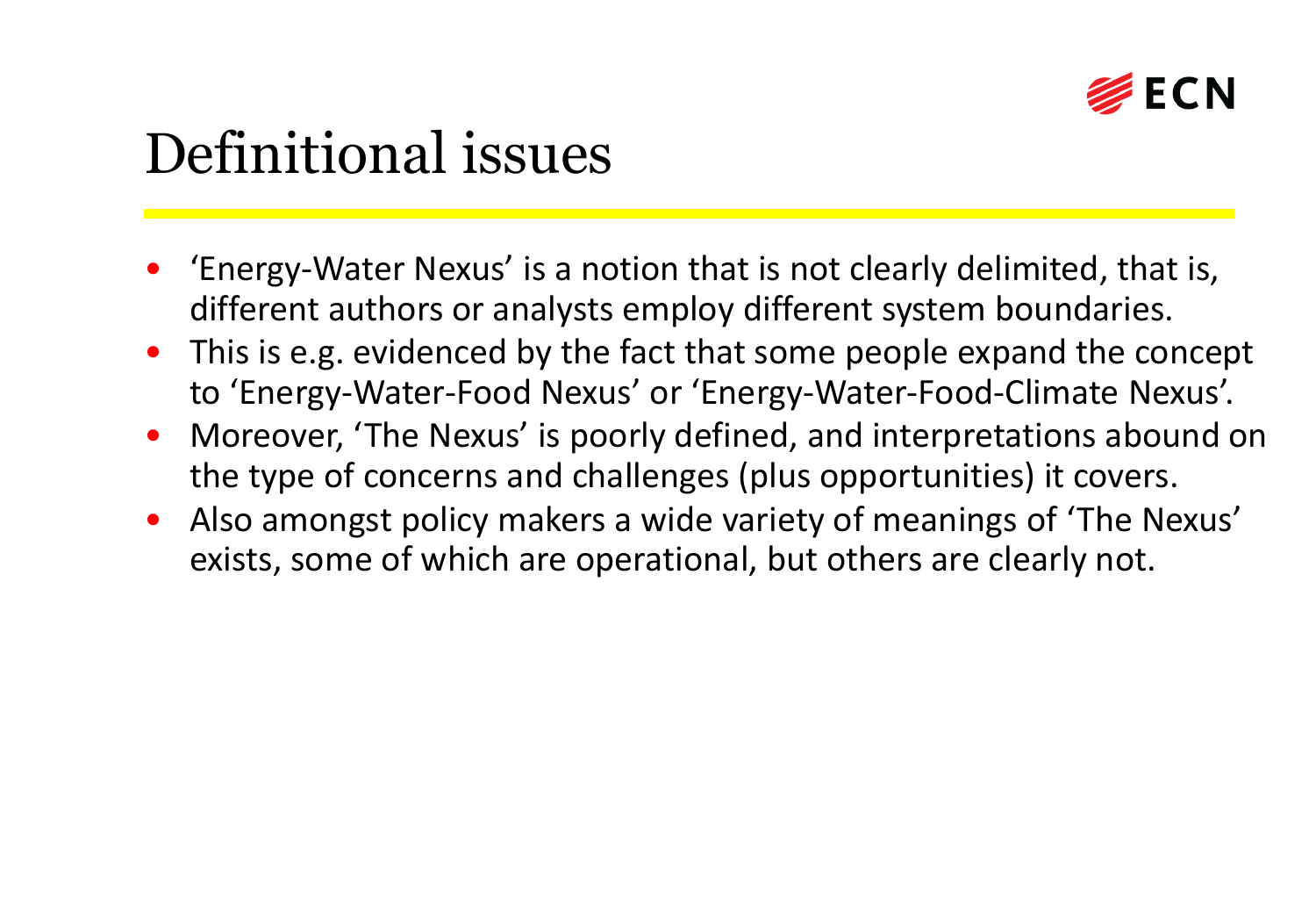

### For example

Quite generally, for some analysts it would refer to:

- Mutual linkages between energy and (fresh) water production.
- Interdependence of biomass (land-use) for energy resp. food supply.
- Effects of climate change on power plants and crop yield.

More specifically, for others it would mean:

- Hydropower is subject to water availability and variability.
- Wind turbines can be built on dikes and dams.
- Some biofuel options require lots of water (rain or irrigation).
- Industry is generally a water-intensive sector.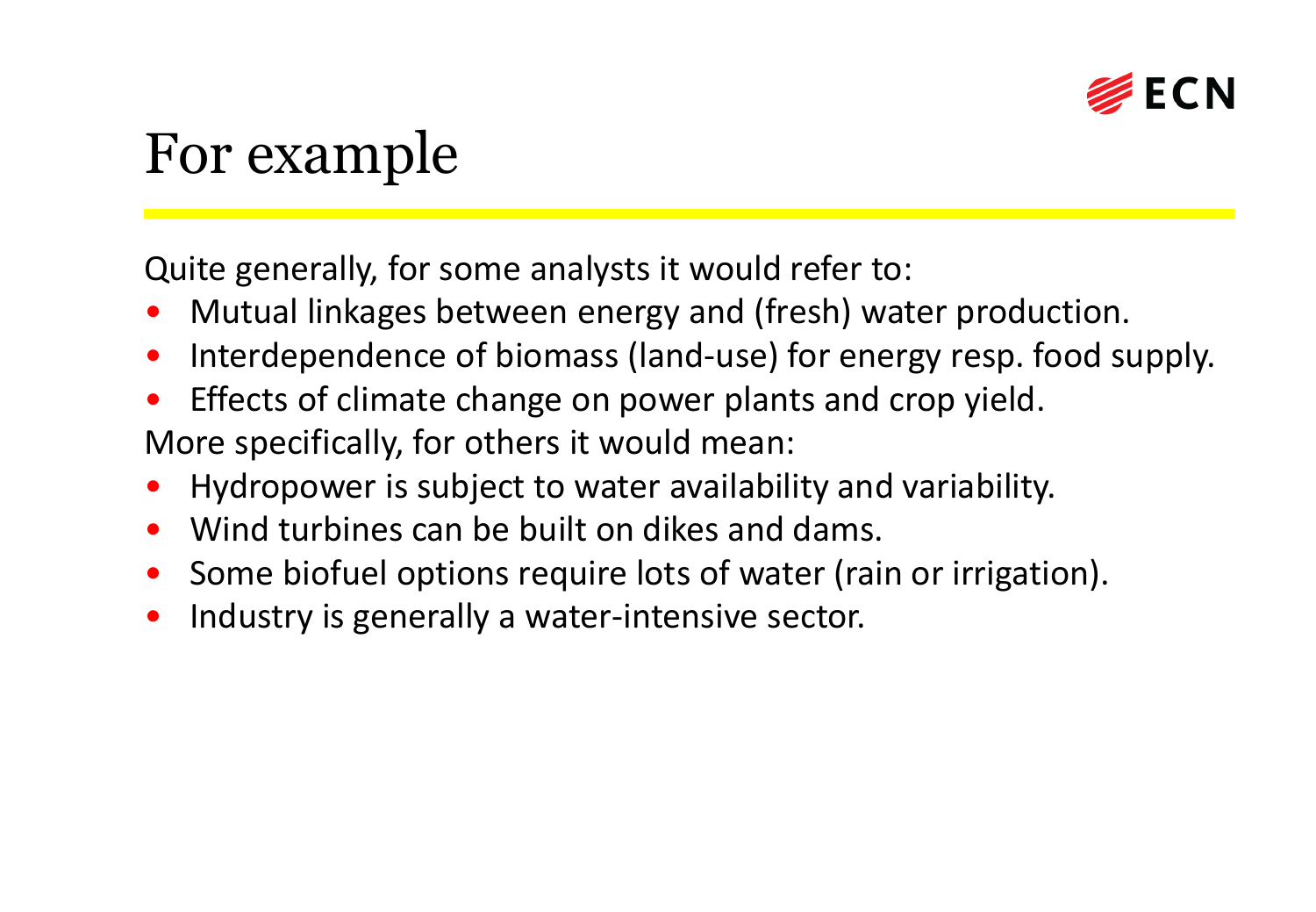

#### Fresh water is the issue



Data sources: Shiklomanov, 1993; UN FAO Aquastat Database; Graedel et al., 2014.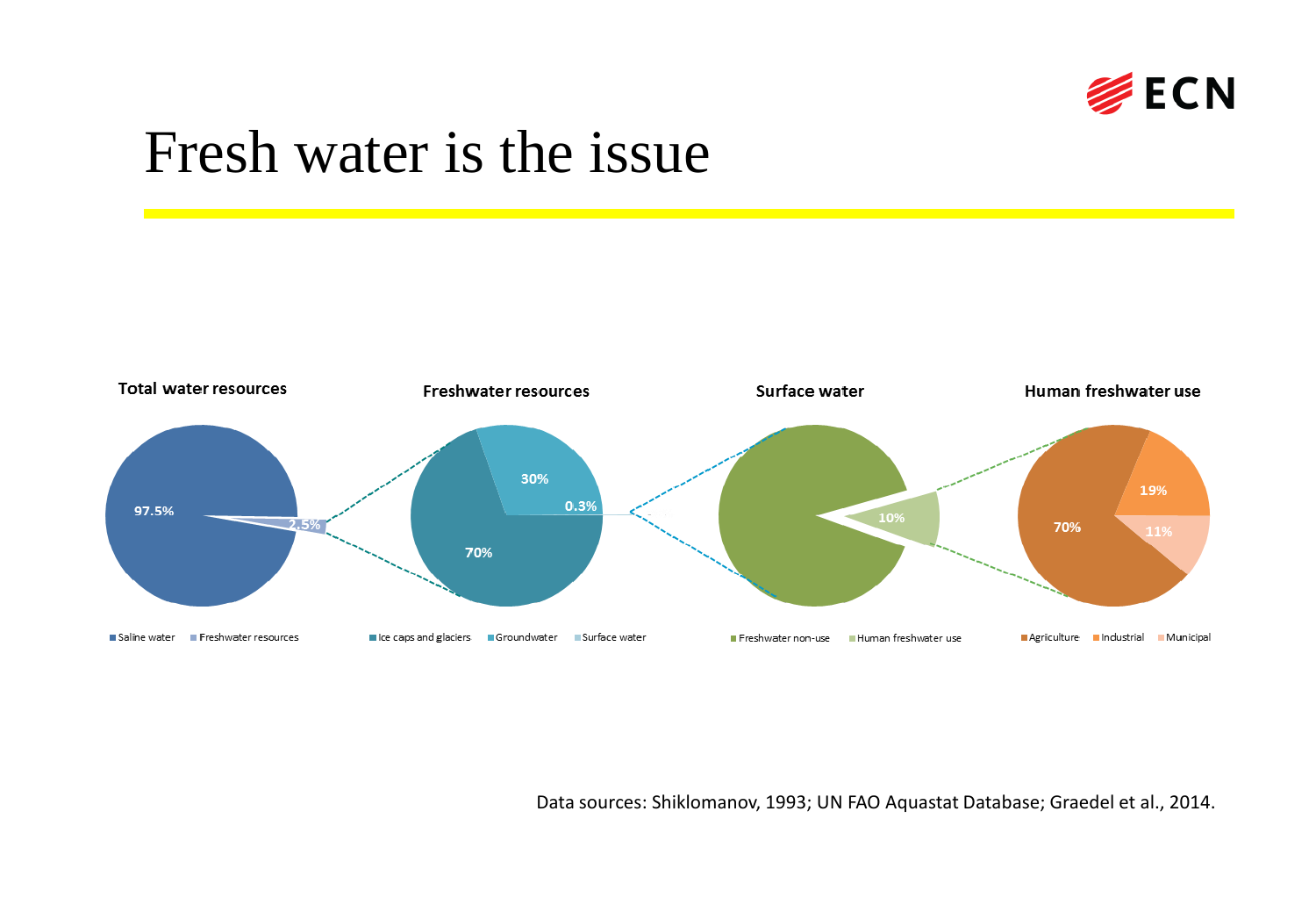

#### Water risks: drought and flooding



Data provided by: WORLD RESOURCES INSTITUTE

July 24, 2014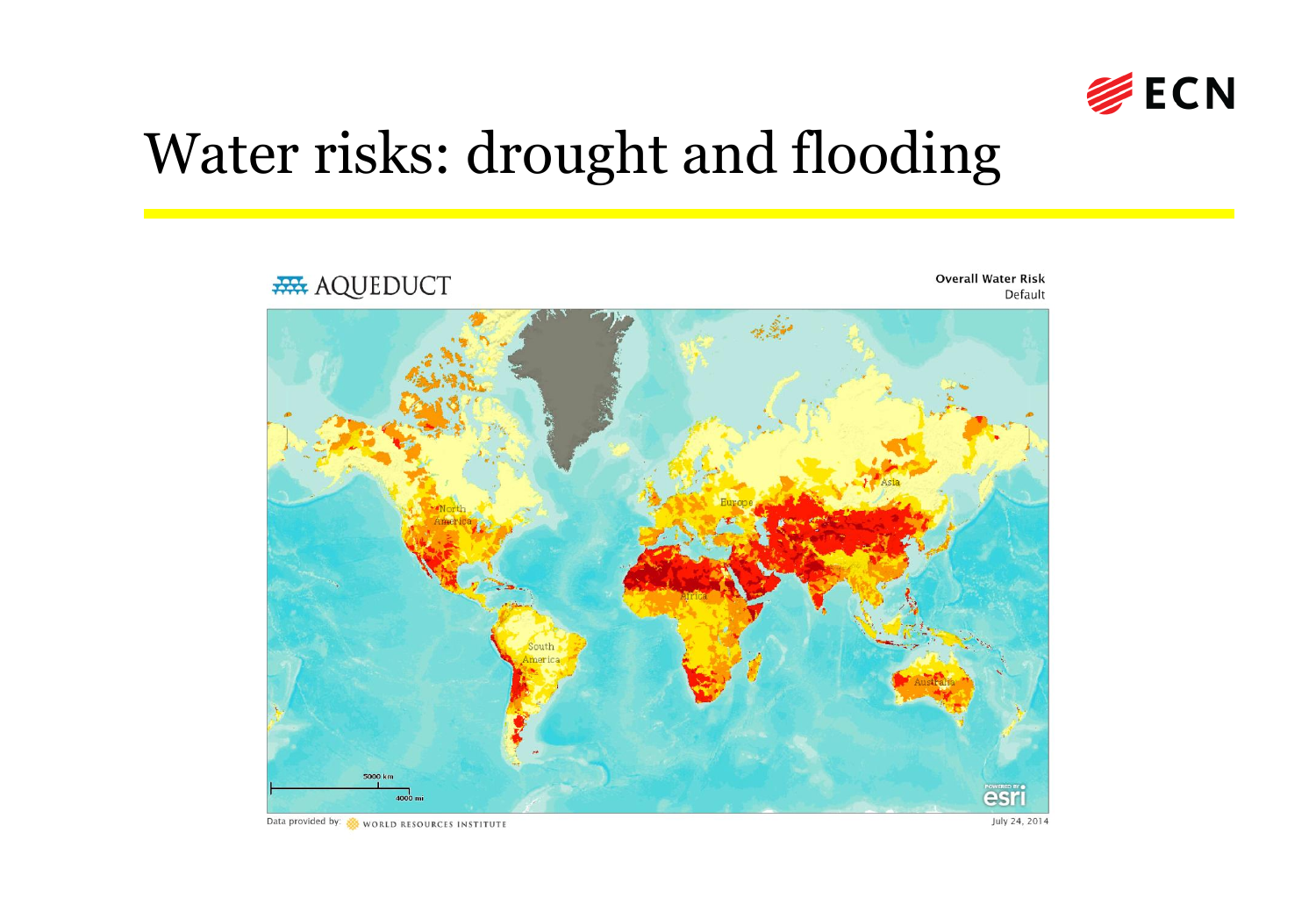

#### Water stress



Source: UN WWDR, 2014; UN FAO Aquastat database.

Renewable water resources per year per capita ( $m<sup>3</sup>$ , 2010).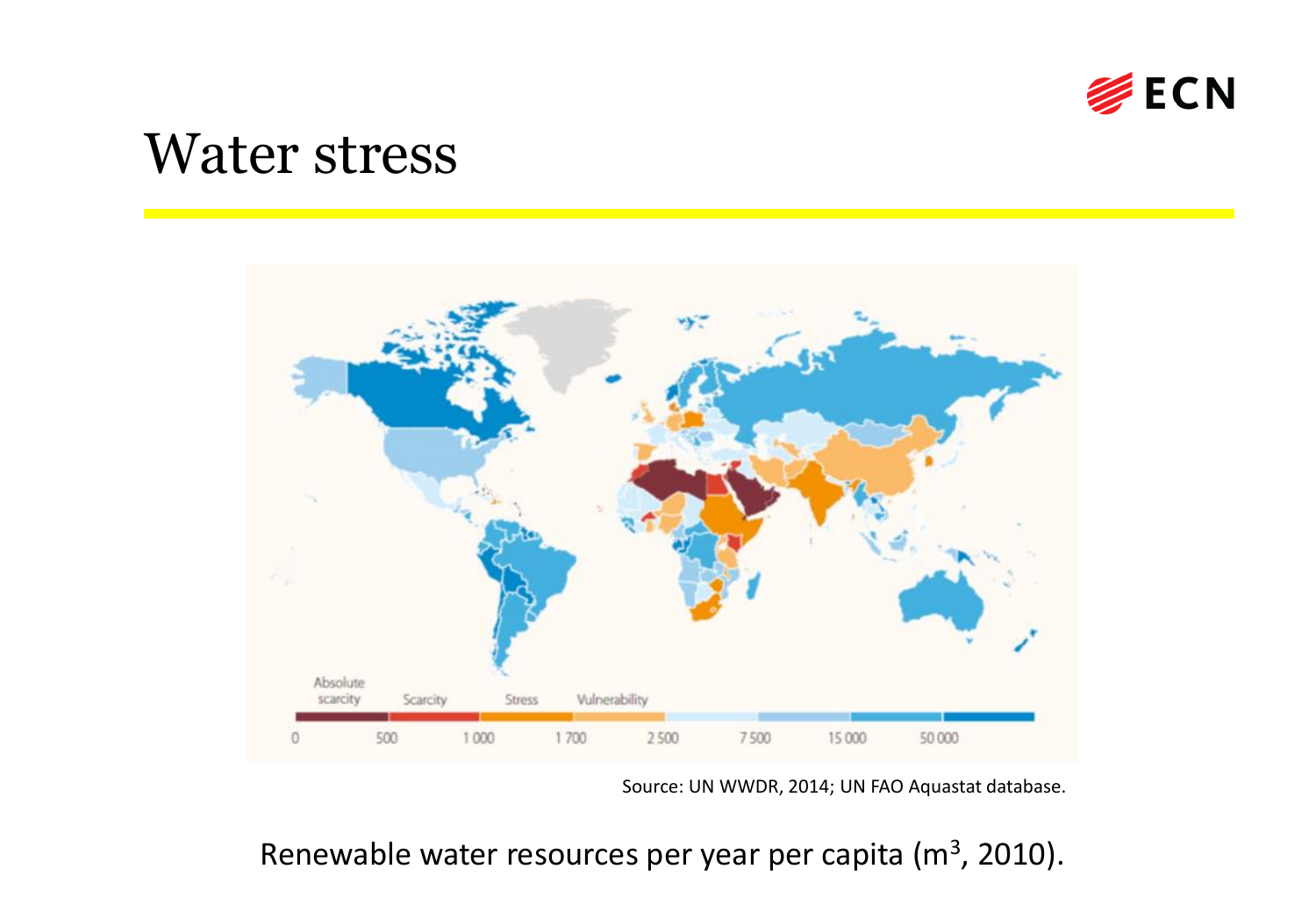

## Our goal and achievements

- We have made an overview of the existing literature and expertise in this domain, which encompasses many different aspects.
- We have indicated where the current shortcomings and gaps are in the knowledge about this subject.
- We have analyzed the water requirements for a broad range of energy technologies, particularly those relevant for ECN.
- We performed a regional inspection contrasting several scenarios for energy-water needs in the Middle East against local water availability.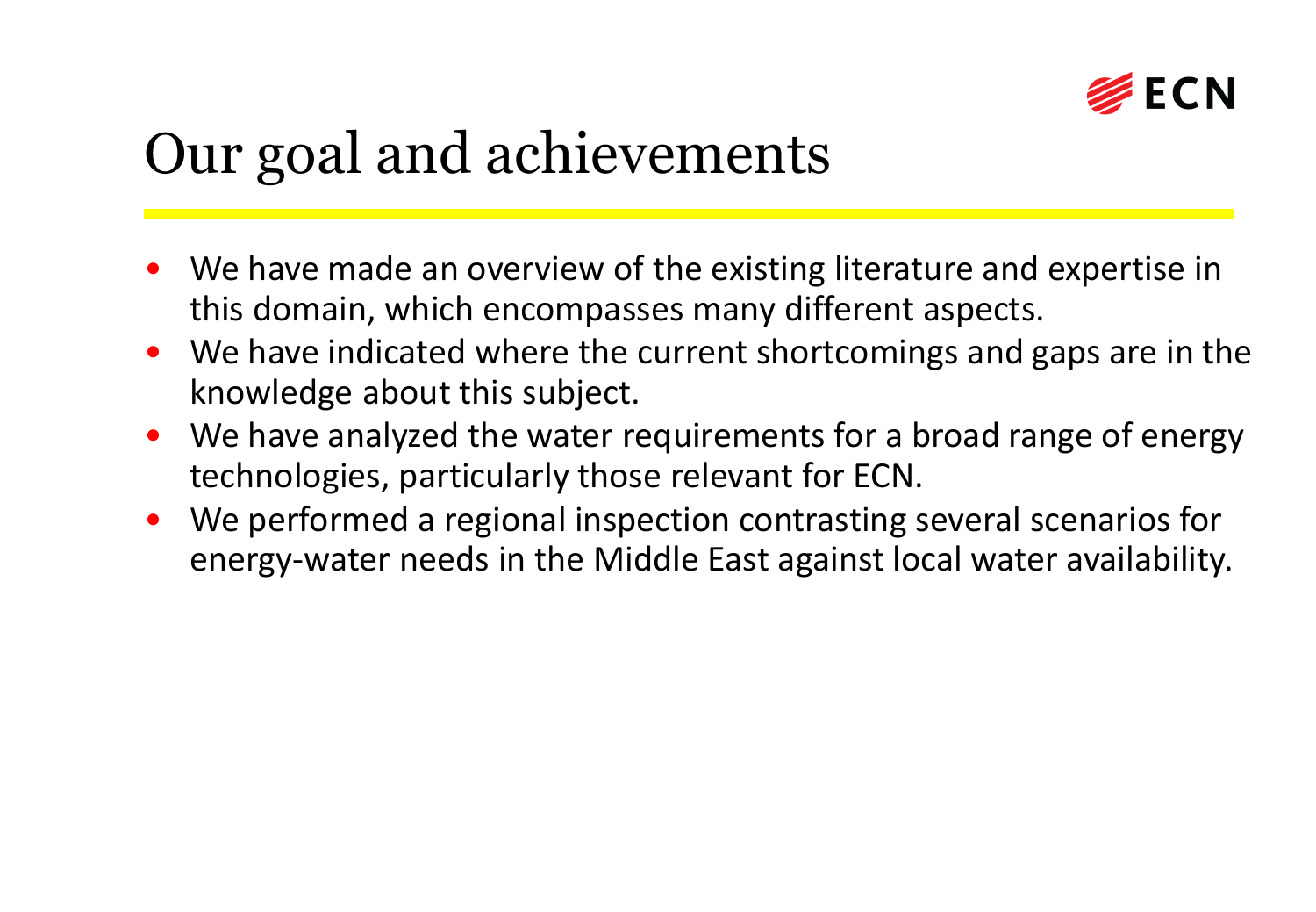

#### Our main focus

- Focus on the water needs for energy supply, i.e. the **power sector.**
- We thus do not (cannot) go into much detail for a range of other issues.
- These include the environmental impacts from energy on water.

An important distinction needs to be made:

- Water use / requirements: **withdrawal** versus **consumption**.
- **Water withdrawal**: volume of water removed from a source.
- **Water consumption**: volume of water removed from a source but not returned to it (e.g. due to evaporation).
- **Water discharge**: the difference between these two: volume of water withdrawn that is returned to the source (but typically degraded).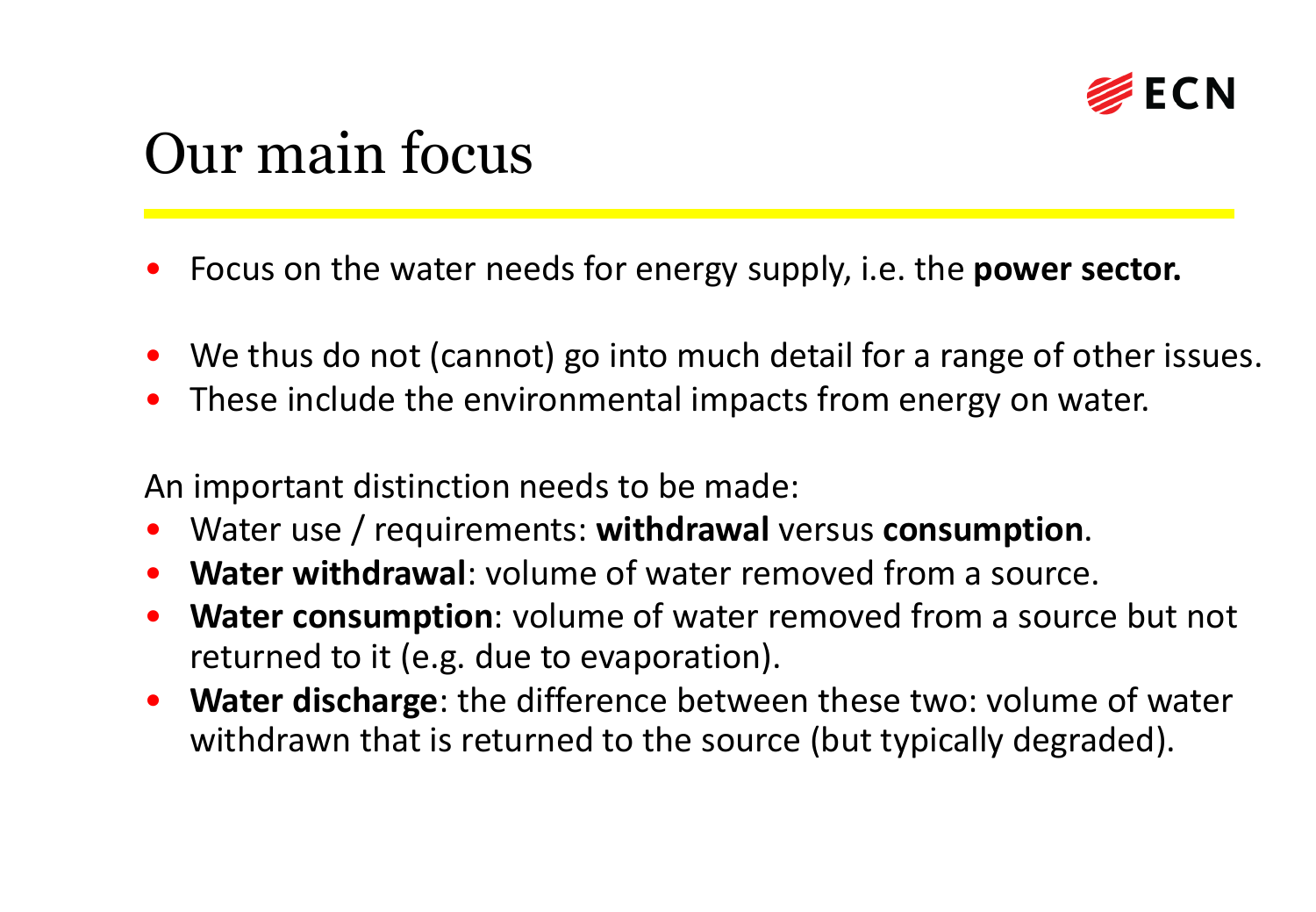

Data source: our literature review.

#### Energy technology: water withdrawal



Not only large differences in **water withdrawal** levels exist between different types of electricity generation technologies, but especially between different cooling options.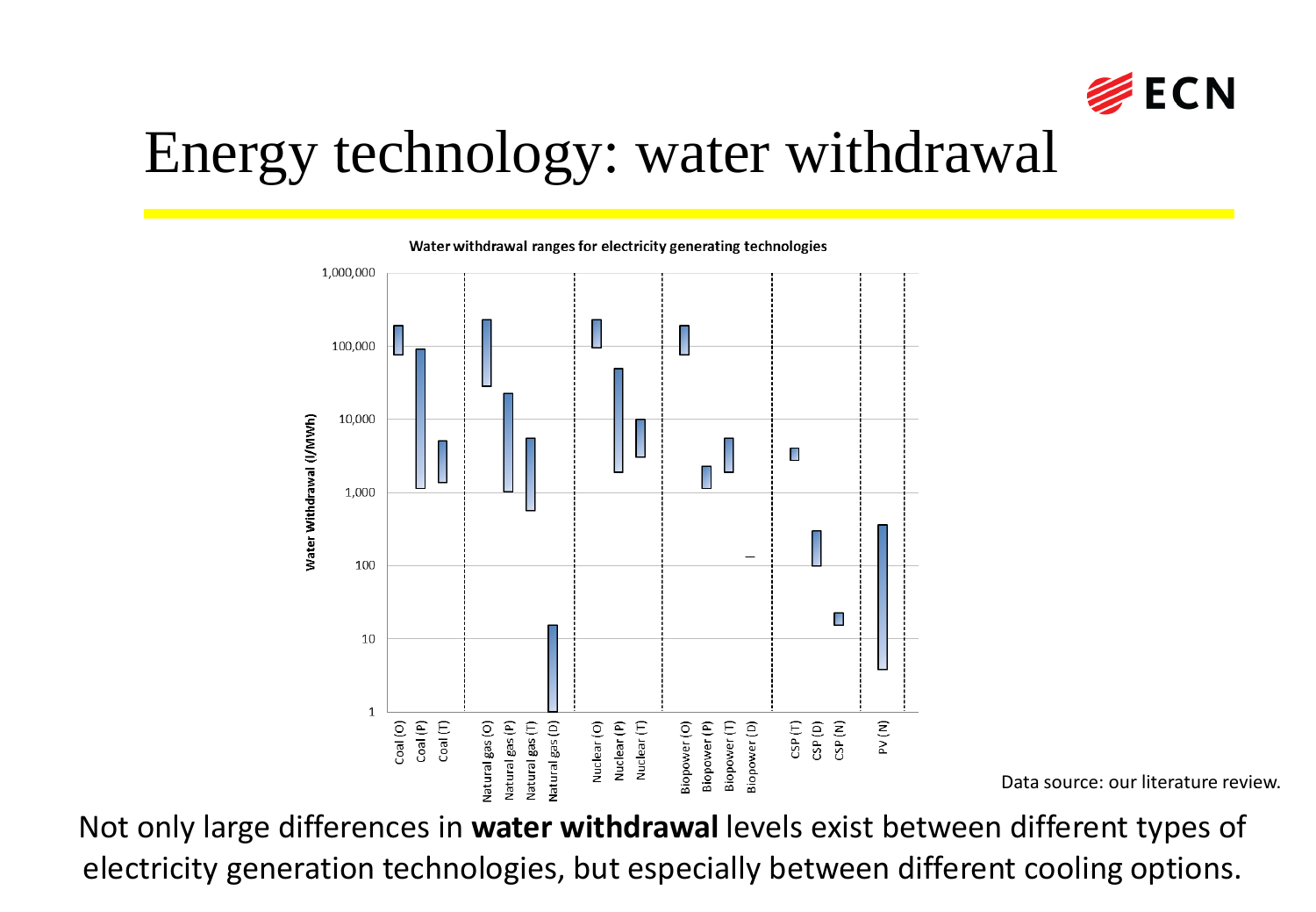

Data source: our literature review.

#### Energy technology: water consumption

5.000 4,500 4,000 3,500 Water Consumption (I/MWh) 3,000 2,500 2,000 1,500 1,000 П 500  $\Omega$ Coal (P) Coal (O)  $\mathsf{Coal}\left(\mathsf{T}\right)$  $Nuclear(T)$ CSP<sub>(D)</sub> CSP(N) PV (N)  $CSP(T)$ latural gas (O) Natural gas (P) Natural gas (T) Vatural gas (D) Nuclear<sub>(O)</sub> Nuclear (P) 3iopower(O) Biopower (P) Biopower<sup>(T)</sup> Biopower (D)

Water consumption ranges for electricity generating technologies

Not only large differences in **water consumption** levels exist between different types of electricity generation technologies, but especially between different cooling options.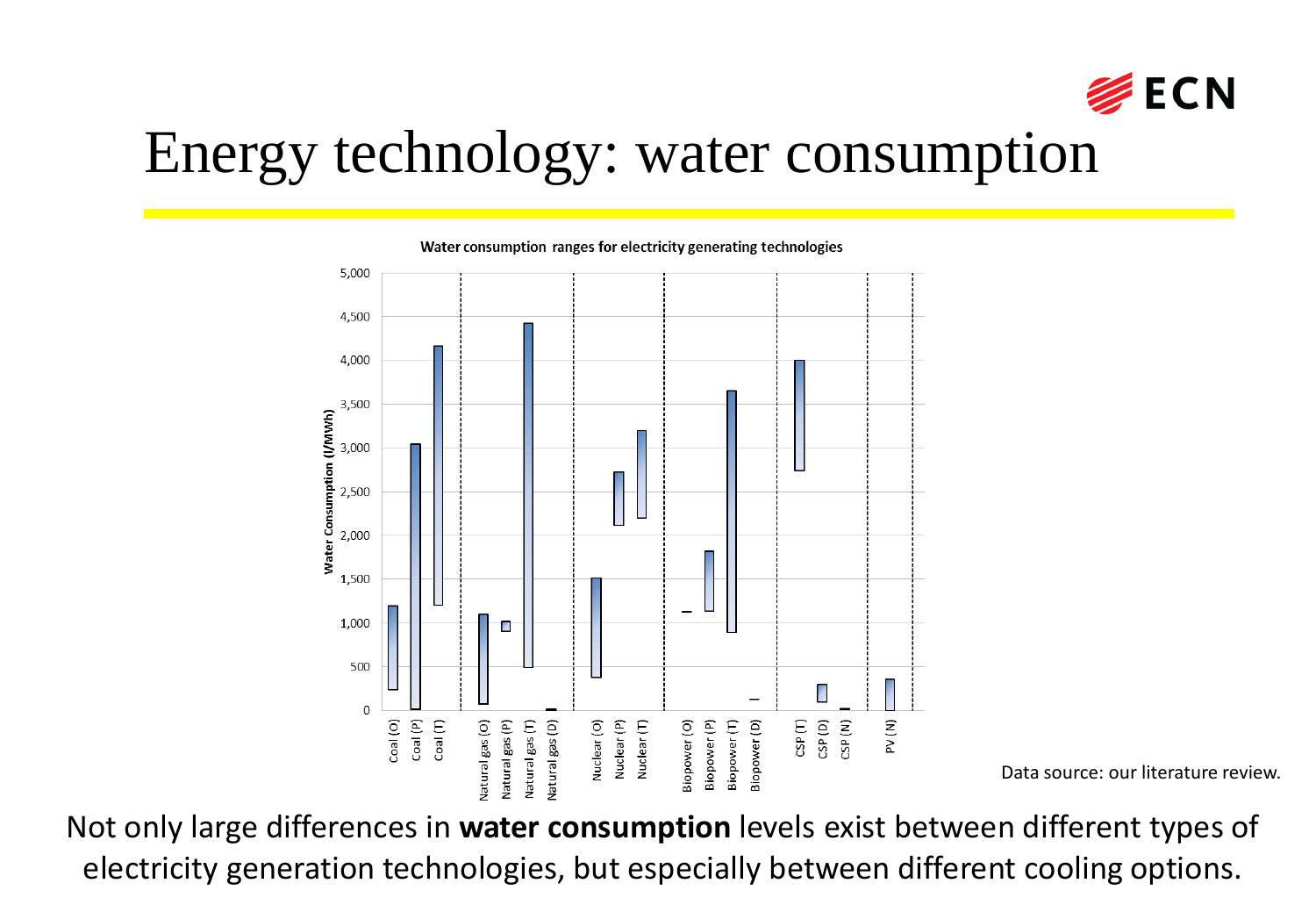

## Application: power supply Middle East



What are the water withdrawal and consumption implications of these possible scenarios, if the same cooling techniques are used for future deployment?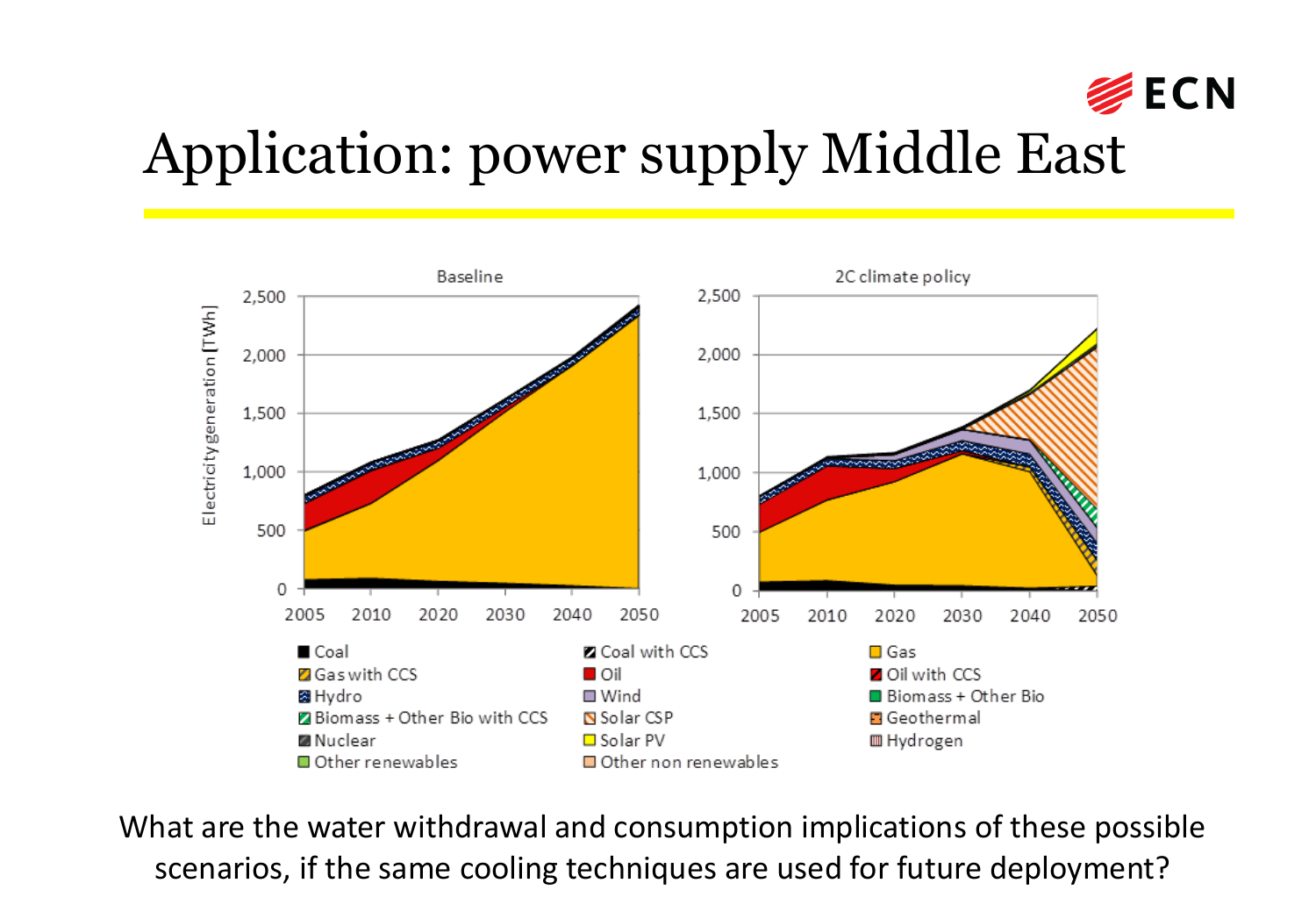

### Assumptions on cooling technologies



NB: shares refer to technology with the Rankine cycle.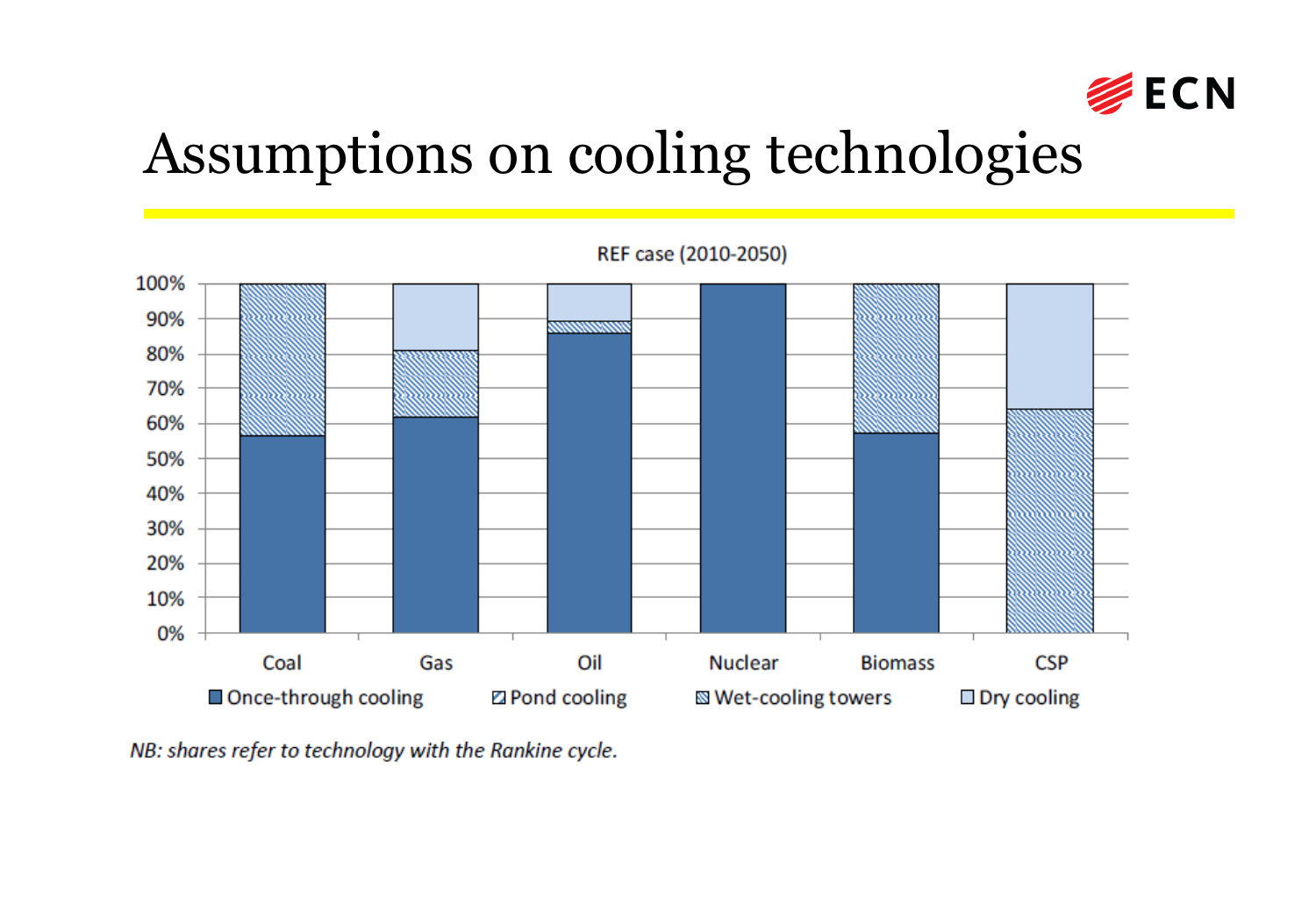

#### Middle East: water withdrawal



By 2050 various CCS options (and nuclear power) become major water **withdrawers**.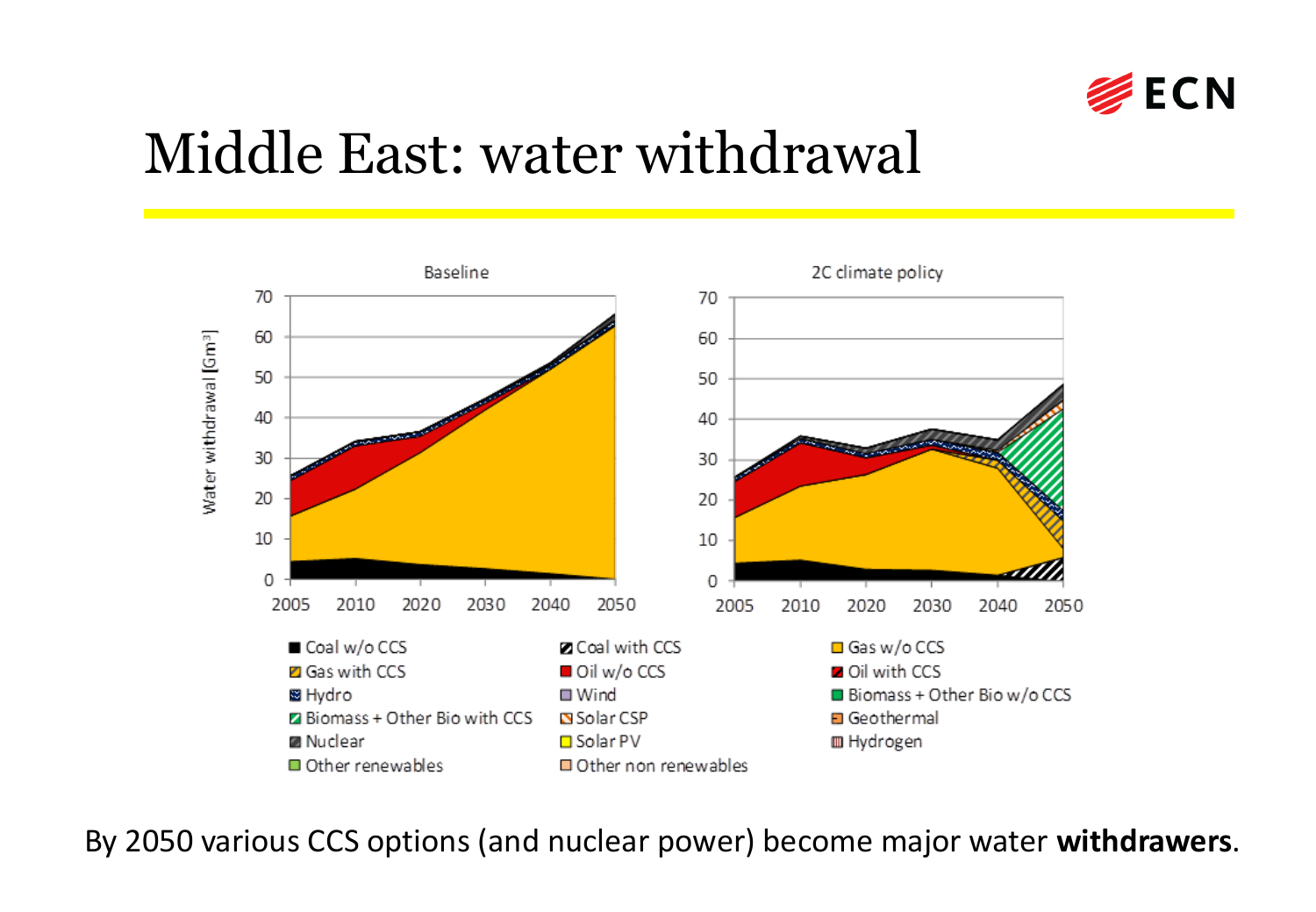

#### Middle East: water consumption



By 2050 CSP technology and various CCS options become major water **consumers**.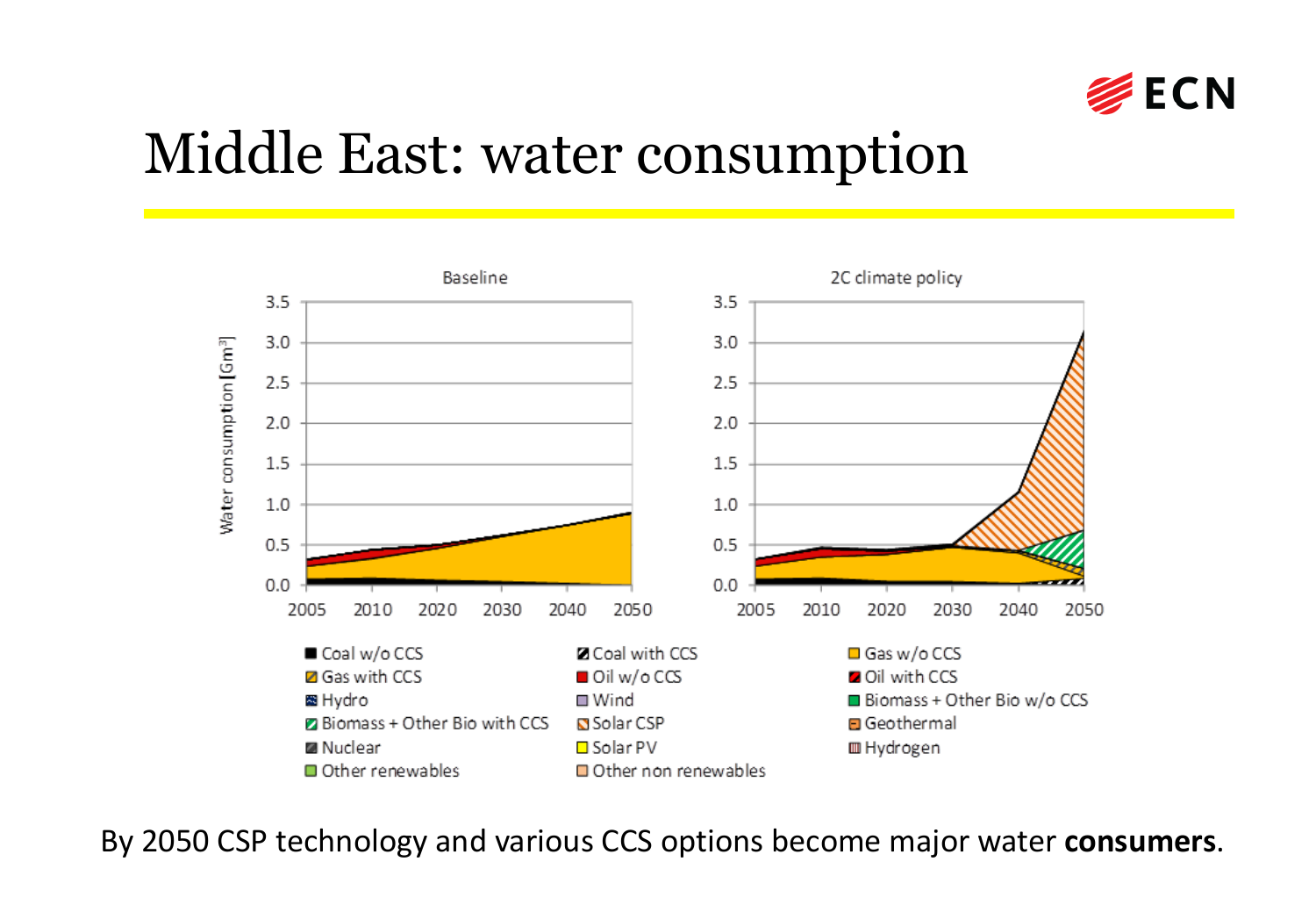

### Switch in cooling technologies



Suppose once-through and recirculating cooling techniques in the REF case are partly and gradually replaced by dry and hybrid cooling options, as in the SAVE case.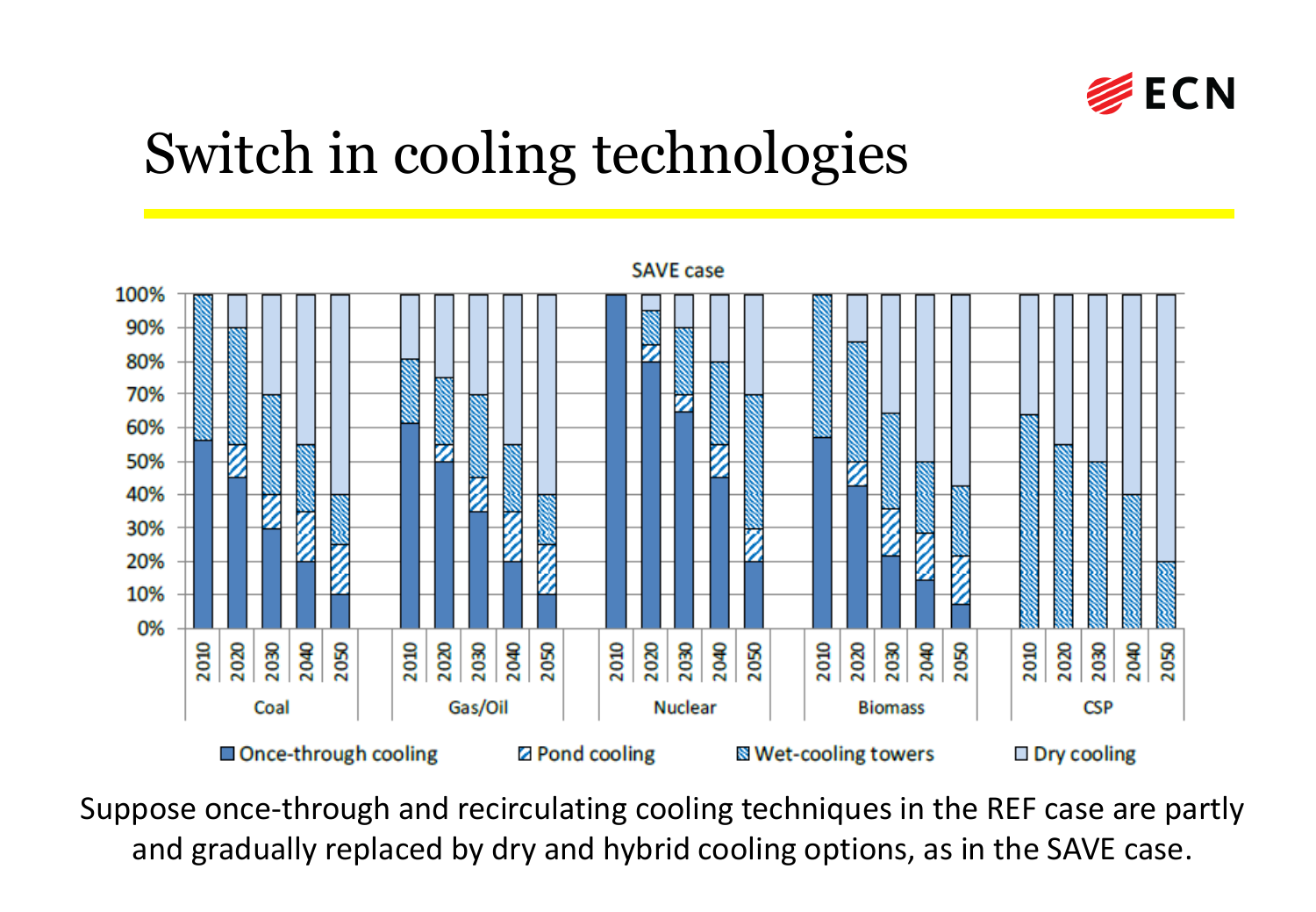

### Large water implications



In the long run (but not necessarily in the short run) both water withdrawal and consumption may be reduced significantly: this comes at a price, but may be economic.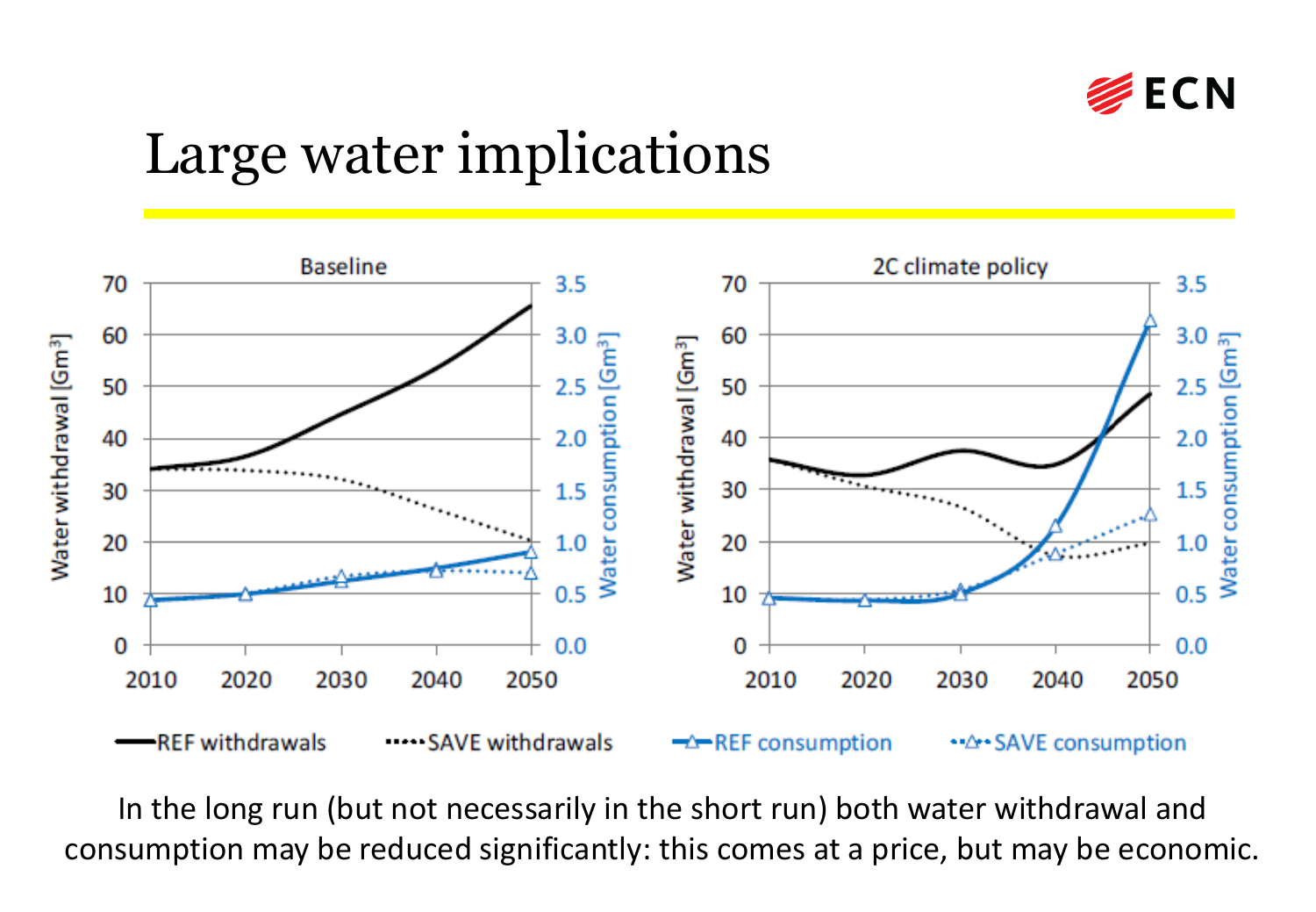

## Findings and recommendations

- **Type of cooling** at least as determinant for the water needs of power production options as the type of energy technology.
- **Large uncertainties** and many gaps in the literature regarding water use of different energy technologies.
- **Scenario analysis** can provide insight in the water implications for regions or countries of different energy technology deployment paths.
- **Water as important as energy supply** in some regions; therefore joint analysis / optimization / policies necessary.
- **Integrated Assessment Models** useful to assess availability and costs of water.
- **Enhancement of ETSAP-tools** to support analysis around the Water-Energy-Food-Nexus.